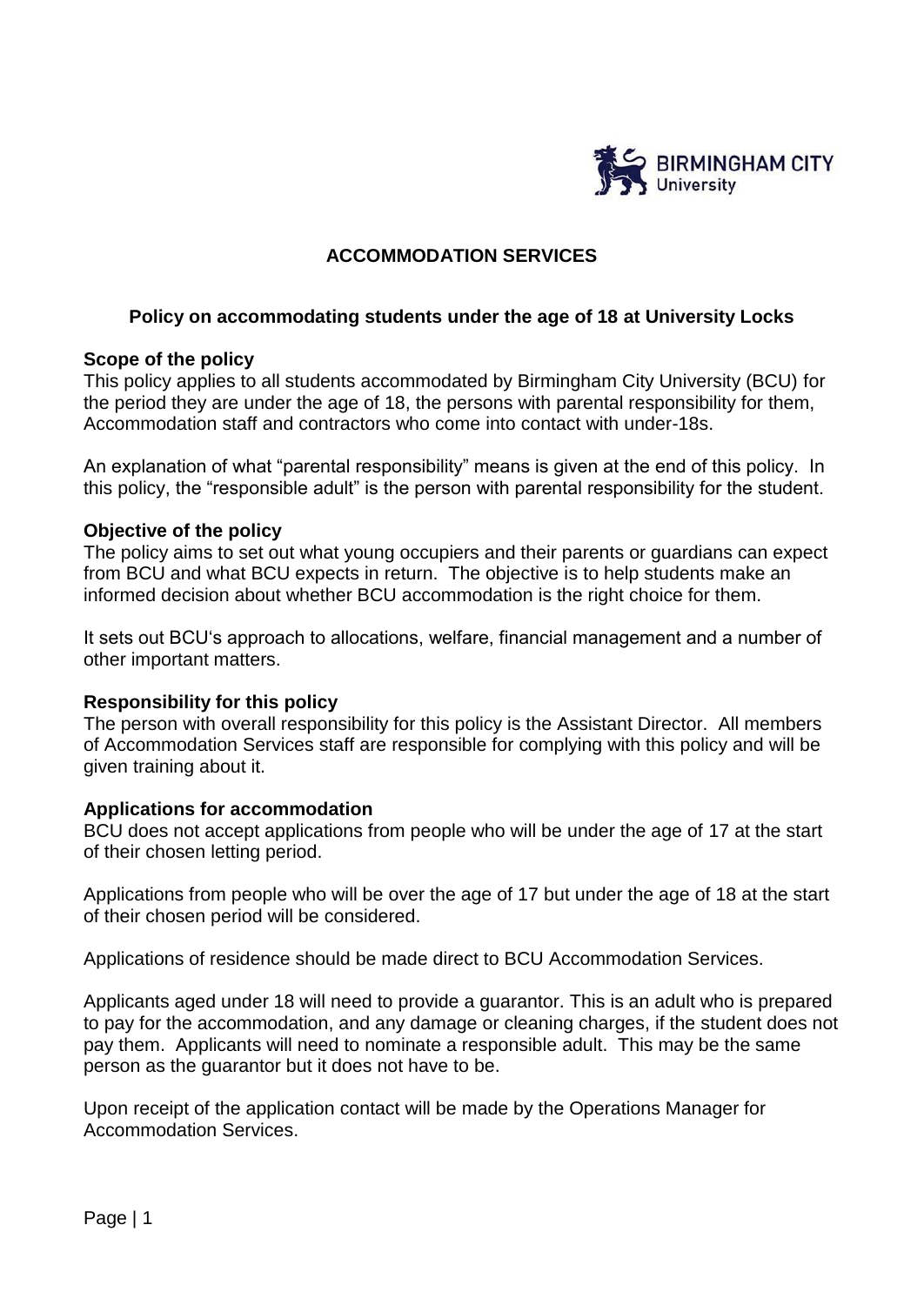## **Allocation of accommodation**

Part of the experience of studying away from home is living independently alongside people from a wide variety of backgrounds. Students are expected to have the necessary level of maturity, skill and responsibility to be able to adapt to living away from home. They must be able to look after themselves in all practical matters.

BCU accommodation is an adult environment, and all students, irrespective of age, are expected to behave like responsible adults. BCU does not accept parental responsibility for occupiers under the age of 18.

Students sharing a flat with a person under the age of 18 are not subjected to Disclosure and Barring Scheme (DBS) checks or any other kind of vetting.

Students under the age of 18 will not share their sleeping accommodation with another person. They will share living accommodation and kitchens with other students. Some types of accommodation have en-suite bathrooms solely for the student's use. Other types have shared bathrooms. These may be used by residents of either sex, but they have lockable doors and are for use by one person at a time.

All accommodation is self-catering.

We do not automatically allocate students under the age of 18 to rooms on the upper floors of a building.

#### **Contracts for accommodation**

Under English law, a person under the age of 18 is unable to be a tenant. BCU will therefore not offer accommodation to a person under the age of 18 if they are unable to provide a guarantor.

If BCU offers accommodation to a young student, BCU will ask the student to enter into an agreement called a "licence agreement". This agreement will operate as a licence for the student to occupy their room until their 18<sup>th</sup> birthday, and it will enable the student to continue in occupation as a tenant from and including their 18<sup>th</sup> birthday.

BCU will ask the guarantor to enter into a separate agreement – appendix 1. This agreement will commit the guarantor to paying for losses arising as a result of any breach of the student's obligations in the licence agreement before the student's 18th birthday.

It is in the guarantor's own interests to make sure that they and the student understands the terms of the agreement and that the student is willing to comply. The guarantor must satisfy themselves that they are willing to undertake all the student's financial responsibility in the agreement.

BCU will provide the student and the responsible adult with details of how to complete all formal documentation. It is the responsible adult's responsibility to ensure that the student complies with all applicable deadlines for returning documentation and making payment.

## **Welfare and support**

At BCU, students under the age of 18 are allocated to an Accommodation Manager. The Accommodation Manager will be the contact person for students under the age of 18, their guarantor, and (if different) the person with parental responsibility. BCU will inform the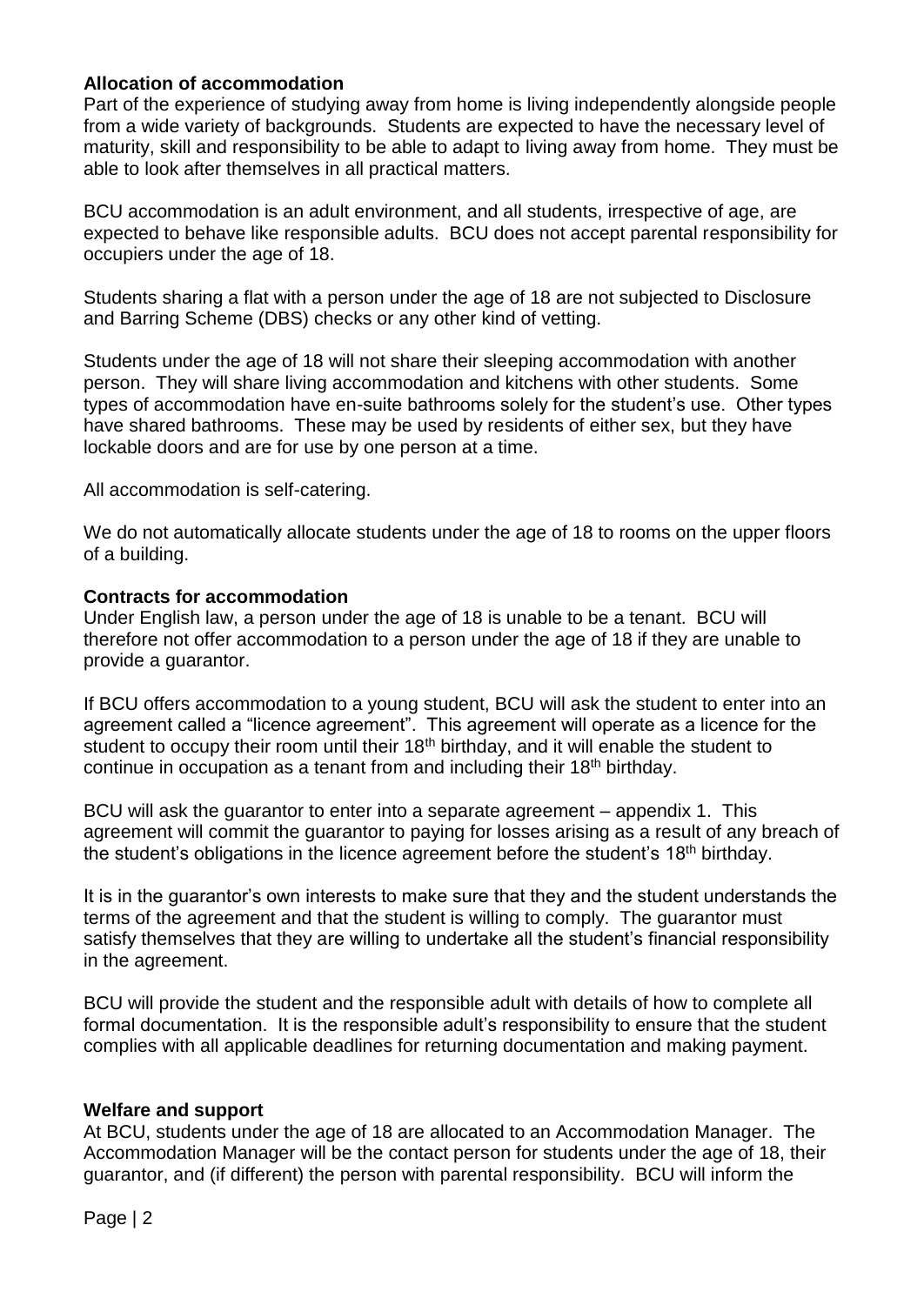student and their responsible adult of the name of the Accommodation Manager and provide their contact details. BCU will make a note on its accommodation database to highlight to other staff that the student has been assigned an Accommodation Manager. BCU accommodation staff are instructed not to give their home address, telephone number or other personal details to students under the age of 18.

The Accommodation Manager will arrange to meet the student within one week of arrival and monthly thereafter if requested.

Students should not hesitate to contact the Accommodation Manager if they have any concerns or personal problems. The Accommodation Manager may not be able to provide an immediate solution, but they can help to put matters in perspective, give practical guidance, and tell students about specialist services that they might need.

The Accommodation Manager reports to the Operations Manager.

The person with parental responsibility and (if a separate person) the guarantor must provide BCU with their contact details, including as a minimum their address and telephone number. The responsible adult will be the first point of contact in an emergency, and BCU must therefore be notified promptly if these details change. BCU will not accept liability for any problem which arises because the guarantor or person with parental responsibility has failed to provide up-to-date contact information.

BCU does not accept parental responsibility for students. We encourage students under the age of 18 to remain in contact with the person who has parental responsibility for them, but we cannot force them to do so if this is not what they wish. BCU respects students' wishes for privacy. This may sometimes mean that we do not contact the person with parental responsibility when they might expect. There is more information about BCU's approach to this difficult issue in the section of this policy headed "Confidentiality and Data Protection".

BCU will promptly inform the guarantor if we become aware that the student:

- has missed paying one instalment of residences fees
- is in serious or persistent breach of their agreement

The student has no discretion in these matters because they personally affect the guarantor, who has agreed to take financial responsibility for the student's obligations to BCU.

Students and parents should make enquiries about when additional welfare and support may be available from BCU.

Because BCU is an adult environment, we will not monitor how the student spends their leisure time or manages their finances. We will not check whether a student is attending their lectures or coping with their course. We will not report routinely to the person with parental responsibility if there are no areas of concern.

BCU will check on the student from time to time to make sure they are washing their bed linen, have food in their cupboards and generally appear to be taking care of themselves. If this is not the case, we will give appropriate guidance and report our concerns to the person with parental responsibility.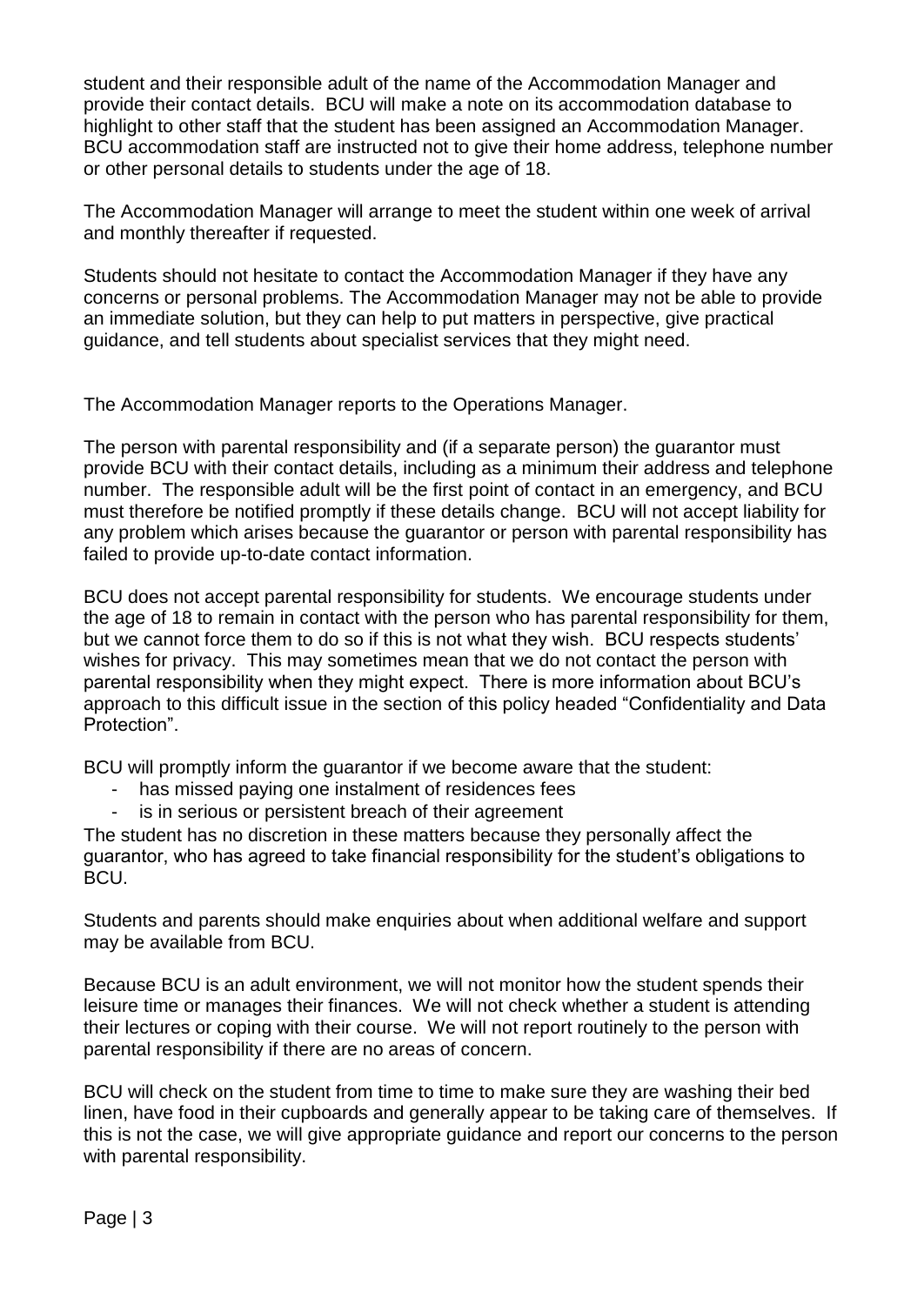BCU will provide students with a welcome pack on their arrival which will provide information on what to do in an emergency and contact details. BCU gives students publications on alcohol and other substance abuse, personal safety and how to cope if a student falls out with someone else in their flat. We make sure the students are aware of the Enablement and Wellbeing Team and where to get medical help or counselling.

Where a student has a disability and requires reasonable adjustments, BCU contacts the student in good time before they arrive to discuss and agree their needs.

As BCU does not take parental responsibility for people aged 17-18, it cannot consent to medical treatment on a student's behalf. Consent will have to be given by the student themselves, or a person with parental responsibility.

All BCU accommodation has internet access. BCU does not take responsibility for use but guidance on safe usage is available.

Members of staff who become concerned that a student is forming an inappropriate attachment to them are instructed to refer their concerns to their line manager.

It is important for families of young students to recognise that abuse or neglect can be difficult to detect. BCU staff are not trained in the detection of abuse or neglect. However, they are trained in procedures for reporting concerns they may have about a child's welfare. Allegations of abuse should be referred to the Accommodation Manager who take up the matter with a senior member of staff. BCU may contact the duty social worker if appropriate.

BCU accepts no liability for any aspect of a student's welfare which BCU, as the student's landlord, did not actually know about. Where BCU is aware of issues affecting the student's welfare, BCU's role is (at its reasonable discretion and as appropriate to the circumstances) to notify appropriate agencies such as medical and social services; to notify the responsible adult; to provide relevant information for the student; and/or to encourage the student to seek help from an appropriate source. No further liability on BCU's part is accepted. The primary responsibility for the student's welfare rests with that student and their responsible adult.

## **Medication and first aid**

Students and (where applicable) their responsible adults are responsible for managing the student's medication and health. BCU will not administer medication or supervise the taking of medication.

BCU does not provide medical support or nursing care to students who are unwell. If BCU becomes aware that a student is unwell in a way that may need treatment, BCU will provide the student (on request) with details of where to obtain treatment or advice.

If a student is unable to take care of themselves BCU is likely to contact the responsible adult, but will try and take the student's wishes into account where practicable. It will be for the responsible adult and the student to decide whether the student should live elsewhere until they are better. If the student remains in their accommodation whilst they are unable to take care of themselves, BCU will not accept responsibility for the student's care.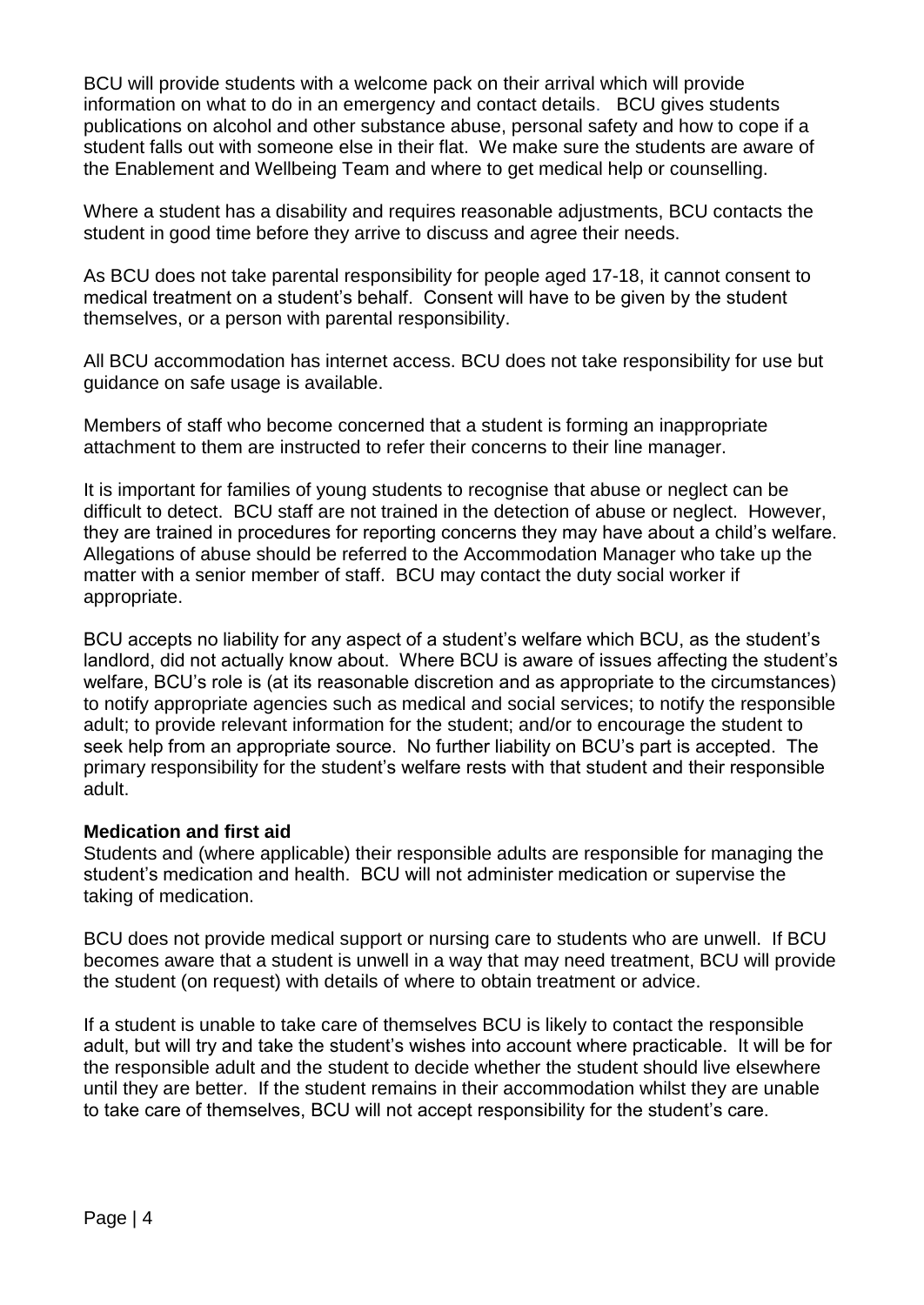If a student is seriously ill and is admitted to hospital the hospital will normally contact the next of kin. BCU will normally contact the responsible adult in these cases, but is not under an obligation to do so.

If BCU has to invoke its communicable diseases procedure in a property where a student under the age of 18 is living, BCU will contact the responsible adult.

Some BCU staff are trained in emergency first aid procedures. They will contact the ambulance service if further assistance is required.

#### **Safety and security**

The appropriate staff will have had the necessary DBS checks. Staff who are assigned responsibility for providing guidance on welfare (i.e. physical and emotional wellbeing) to students who are under 18 will usually undergo DBS checks (e.g. the accommodation manager). All contractors (e.g. attending to carry out repairs) and BCU staff (e.g. attending to carry out inspections) will carry personal identification and will present it on request. They will only visit during normal working hours, except in an emergency situation. If a student is unsure about whether to allow someone to have access to their room or flat, they should ring BCU Accommodation office before allowing access.

Access to buildings and rooms is by a key or fob system.

Intimate relations between BCU staff and students under the age of 18 are strictly prohibited. Staff found to be guilty of such conduct are likely to be dismissed. If the member of staff holds a position of trust, the matter is likely to be reported to the police.

Information on BCU's security services can be viewed at <https://icity.bcu.ac.uk/Estates-and-Facilities/Security-Services>

#### **Time spent away from BCU's accommodation**

Students are free to come and go without needing to sign in or sign out of their accommodation. BCU will not check up on a student to make sure they return to their accommodation every evening. The student does not need to ask BCU's permission if they wish to go away for a few days. If a student notifies BCU that they are going home for the weekend, for example, BCU would not check with the family to ensure that was where the student was actually going to be.

If a student wishes to take part in a field trip or any social activities, it will be the responsibility of the person or organisation arranging that activity to seek any parental consents that may be required. BCU does not carry out a risk assessment of an activity that has not been organised by BCU.

## **Confidentiality and data protection**

Once children reach the age of 16, they are presumed in law to be "competent" and capable of making some important decisions about themselves. For example, they can give consent for their own surgical and medical treatment.

BCU encourages students between the ages of 17 and 18 to involve their families in important decisions about themselves, unless it would not be in their interests to do so. It is important to realise that, as an accommodation provider, BCU may often not become aware of many of these issues. If a student under the age of 18 appears to a member of BCU Accommodation staff to be competent to make informed choices about the problems they

Page | 5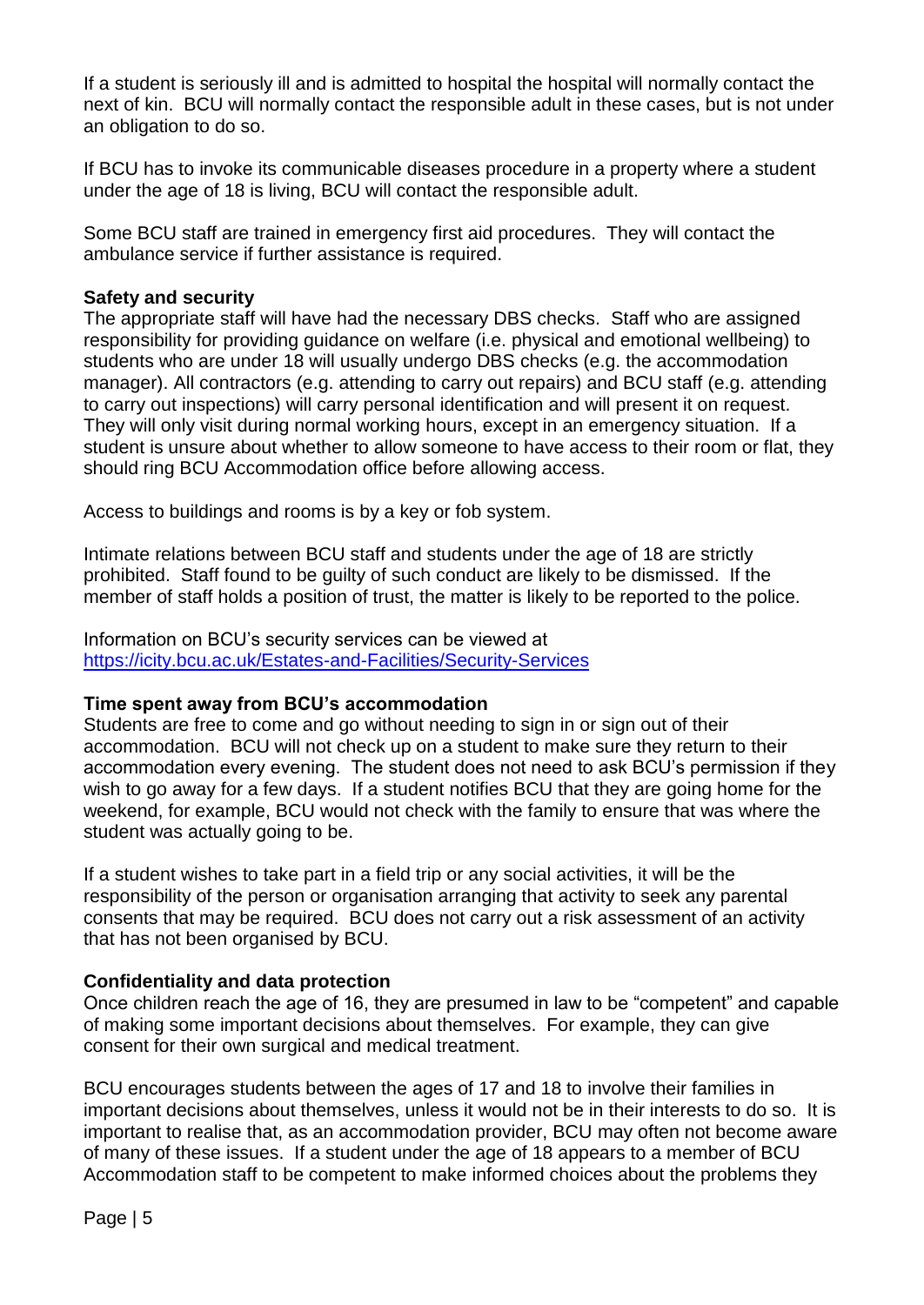face, and the student is insistent that their family should not be involved, the student's right to confidentiality will be respected, unless such an approach would put them or someone else at serious risk of harm. BCU will assess the risk of harm objectively, and the views of our staff may be different from the views of the student's family (which will often be formed with the benefit of hindsight).

If a student requests to speak to a member of BCU staff in confidence, the member of staff will explain to the student that the student's confidentiality will be maintained unless they consider that failing to disclose information would result in significant harm to the student or to another person. The student can then make an informed choice about whether to continue the conversation.

People under the age of 18 are entitled to protection of their personal data. BCU will treat the student's, the guarantor's and the responsible adult's personal data in accordance with the Data Protection Act 1998. Each of those individuals has a statutory right to see the information which BCU holds about that individual, but not information about other people.

Students under the age of 18 will be asked to sign a consent form confirming that they agree to BCU sharing information about them with their guarantor (and the adult who is responsible for them, if that is a different person) – appendix 2. The consent will enable BCU to disclose information about the student and their contract to the responsible adult, but without imposing any obligation on BCU to do so. Provided the student has signed the data-sharing consent form, BCU will notify the responsible adult if BCU becomes aware that the student:

- is ill and unable to look after themselves
- appears not to be coping with independent living
- is in serious or persistent breach of the terms of the licence
- is reported missing
- has been arrested
- is in rent arrears

If the student is admitted to hospital or arrested, BCU would expect that the hospital or the police would contact the student's next of kin. However, BCU is likely to contact the responsible adult if BCU becomes aware that the student is in hospital or in custody.

Responsible adults should be aware that BCU does not check up on students on a daily basis and may not necessarily become aware of any of a significant event until sometime after it happens. BCU encourages families to stay in contact with their student on a regular basis, whilst the student adjusts to independent living.

Whether or not the student has signed a data consent form, BCU will promptly inform the guarantor if we become aware that the student:

- has missed paying on instalment of residence fees
- is in serious or persistent breach of their licence

The student's consent is not required for disclosure of this information, because it directly affects the guarantor.

## **What BCU expects of students**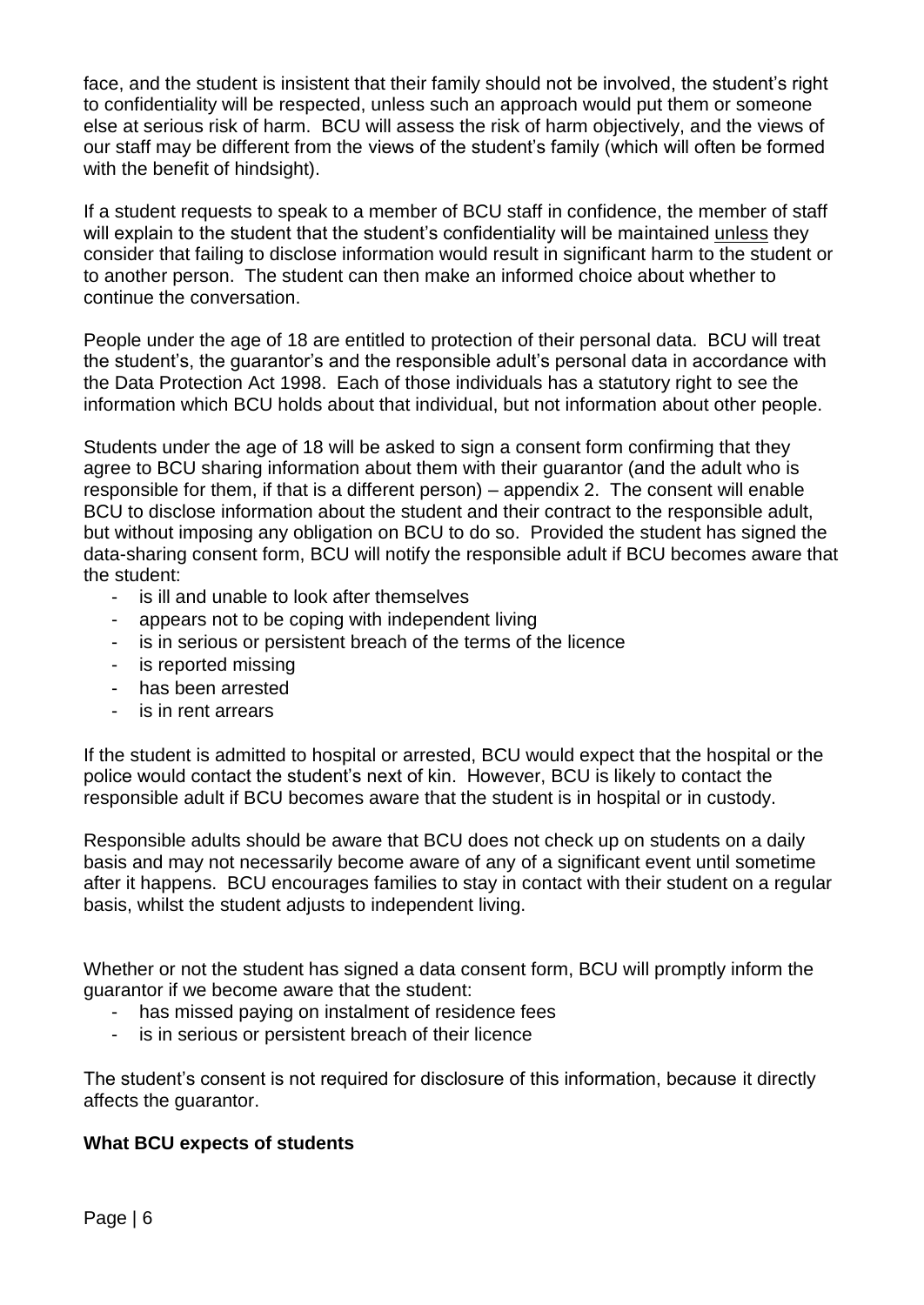Students aged under 18 will be expected to comply with the terms of the licence agreement, just as BCU expects older students to comply. The standard licence terms can be viewed at [www.bcu.ac.uk/accommodation.](http://www.bcu.ac.uk/accommodation) BCU will send the licence agreement to the student and encourages responsible adults to read the agreement and give guidance to their student.

Students are expected to pay for the use of their room, and for any damage they cause. They are liable to pay for cleaning the room, if cleaning is necessary. The guarantor will be liable for residence fees and all other charges due under the licence agreement if the student does not pay them. This may include a collective charge if damage is caused to shared parts of the flat or building.

Students are expected to behave with consideration for others. If students cause a nuisance or disruption, take things from shared kitchens that do not belong to them, smoke in non-smoking areas or breach the terms of their licence agreement in any serious or persistent way, BCU may ask the student to leave their accommodation. If the student will not agree to leave, BCU may apply to the court for an order authorising the student's eviction. BCU would notify the guarantor before things got to that stage.

## **International students**

Students and their families should make sure that the student has the English language skills they will need to live independently, or that they have a contact in the UK who can help them out if required. This may be someone at their place of study.

If the responsible adult is not in the UK the student and the responsible adult will need to agree a plan with BCU as to who will take responsibility for the student in the event of a serious incident.

BCU does not have facilities for accommodating a student's household staff.

## **Visitors**

BCU does not check who visits the student. If the student receives visitors who are not welcome, the student should contact their Accommodation Manager for advice.

Visitors bringing children with them to BCU buildings remain primarily responsible for those children whilst they are on BCU's property. BCU accepts no liability for injury, loss or damage unless it is due to BCU's negligence or where, by law, the liability cannot be excluded.

## **Employment**

Students under the age of 18 will not normally be offered employment by BCU.

#### **Parental responsibility**

When a student under the age of 18 applies for BCU accommodation, they will be asked to provide the name and contact details of a responsible adult.

The responsible adult could be the student's parent, guardian or some other responsible person over the age of 18 who will have "parental responsibility" for the student aged under 18. BCU does not accept parental responsibility or act *in loco parentis*. The Children Act 1989 outlines who has parental responsibility, as follows:

(a) A mother always has parental responsibility for her child.